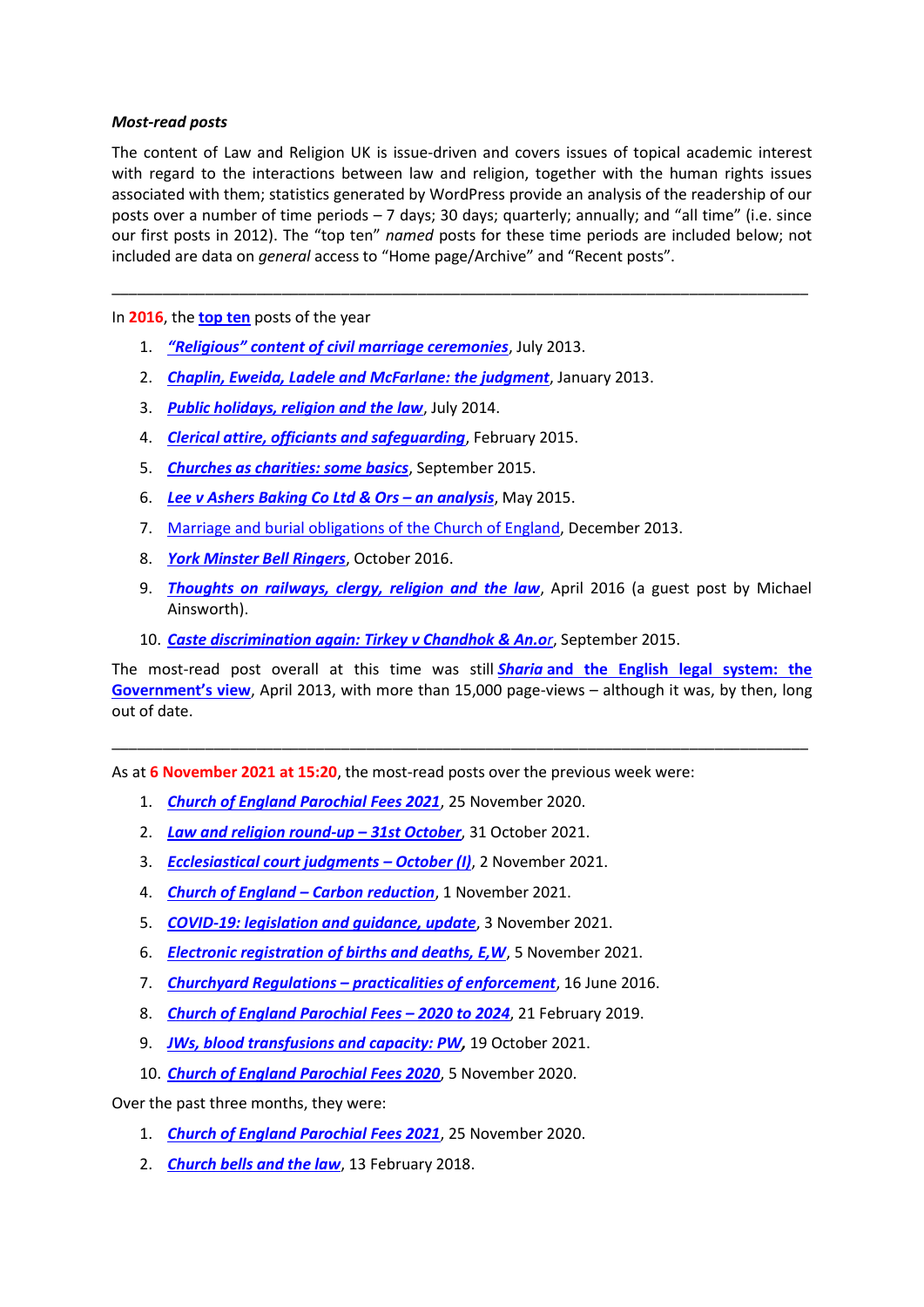- 3. *Churchyard Regulations – [practicalities of enforcement](https://lawandreligionuk.com/2016/06/16/churchyard-regulations-the-practicalities-of-enforcement/)*, 16 June 2016.
- 4. *[Vaccines and religion](https://lawandreligionuk.com/2020/12/16/vaccines-and-religion/)*, 16 December 2020.
- 5. *[Consultation for vaccine passports](https://lawandreligionuk.com/2021/09/28/consultation-for-vaccine-passports-england/) – England*, 28 September 2021.
- 6. *[Churchyard access and prescriptive rights of way: Hughes](https://lawandreligionuk.com/2021/08/10/churchyard-access-and-prescriptive-right-of-way-hughes/)*, 10 August 2021.
- 7. *[Churches as charities: some basics](https://lawandreligionuk.com/2015/09/04/churches-as-charities-some-basics/)*, 4 September 2015.
- 8. *[JWs, blood transfusions and capacity: PW](https://lawandreligionuk.com/2021/10/19/jehovahs-witnesses-blood-transfusions-and-capacity-pw/)*, 19 October 2021.
- 9. *[R \(Khalsa Academies Trust Ltd\)](https://lawandreligionuk.com/2021/10/07/faith-schools-and-safeguarding-r-khalsa-academies-trust-ltd/)*, 7 October 2021.
- 10. *[Churches, Minsters and Cathedrals](https://lawandreligionuk.com/2016/11/17/churches-minsters-and-cathedrals-2/)*, 17 November 2016.

And the ten most-read "all time" posts (i.e. from 2012) were:

- 1. *[Churches as charities: some basics](https://lawandreligionuk.com/2015/09/04/churches-as-charities-some-basics/)*, 4 September 2015.
- 2. *["Religious" content of civil marriage ceremonies](https://lawandreligionuk.com/2013/07/05/religious-content-of-civil-marriage-ceremonies/)*, 5 July 2013.
- 3. *[Sharia and the English legal system: Government's view](https://lawandreligionuk.com/2013/04/29/sharia-and-the-english-legal-system-the-governments-view/)*, 29 April 2013.
- 4. *Churchyard Regulations – [practicalities of enforcement](https://lawandreligionuk.com/2016/06/16/churchyard-regulations-the-practicalities-of-enforcement/)*, 16 June 2016.
- 5. *[Chaplin, Eweida, Ladele and McFarlane: the judgment](https://lawandreligionuk.com/2013/01/17/chaplin-eweida-ladele-and-mcfarlane-the-judgment/)*, 17 January 2013.
- 6. *[Church bells and the law](https://lawandreligionuk.com/2018/02/13/church-bells-and-the-law/)*, 13 February 2018.
- 7. *[Registration of marriage from end-2019](https://lawandreligionuk.com/2019/08/08/registration-of-marriage-from-2-december-2019-faculty-office/) – Faculty Office*, 8 August 2019
- 8. *[Naming Children: England and Wales, 2013](https://lawandreligionuk.com/2014/08/15/naming-children-england-and-wales-2013/)*, 15 August 2014.
- 9. *[Marriage and burial obligations: Church of England](https://lawandreligionuk.com/2013/12/10/marriage-and-burial-obligations-of-the-church-of-england/)*, 10 December 2013.
- 10. *[Church and State](https://lawandreligionuk.com/2012/12/14/church-and-state-an-idiots-guide/) – an idiot's guide*, 14 December 2012.

As at **13 January 2022 at 11:33**, the most-read posts over the previous week were:

- 1. *[Church of England Parochial Fees 2022](https://lawandreligionuk.com/2021/11/23/church-of-england-parochial-fees-2022/)*, 23 November 2021.
- 2. *[The Great Strasbourg Bake Off](https://lawandreligionuk.com/2022/01/06/the-great-strasbourg-bake-off/)*, 6 January 2022.
- 3. *[Law and religion round-up](https://lawandreligionuk.com/2022/01/09/law-and-religion-round-up-9th-january/) – 9th January*, 9 January 2022.
- 4. *[COVID-19 and end of life care: AH](https://lawandreligionuk.com/2022/01/10/covid-19-and-end-of-life-care-ah/)*, 10 January 2022.
- 5. *[Church of England Parochial Fees 2021](https://lawandreligionuk.com/2020/11/25/church-of-england-parochial-fees-2021/)*, 25 November 2020.
- 6. *[Criticising religion and freedom of speech and association: Yefimov](https://lawandreligionuk.com/2021/12/12/__trashed-3/)*, 12 December 2022.

\_\_\_\_\_\_\_\_\_\_\_\_\_\_\_\_\_\_\_\_\_\_\_\_\_\_\_\_\_\_\_\_\_\_\_\_\_\_\_\_\_\_\_\_\_\_\_\_\_\_\_\_\_\_\_\_\_\_\_\_\_\_\_\_\_\_\_\_\_\_\_\_\_\_\_\_\_\_\_\_\_\_

- 7. *[COVID-19, mootness and restrictions on religious observance in Ireland: Ganley](https://lawandreligionuk.com/2022/01/11/covid-19-mootness-and-restrictions-on-religious-observance-in-ireland-ganley/)*. 11 January 2022.
- 8. *[Church bells and the law](https://lawandreligionuk.com/2018/02/13/church-bells-and-the-law/)*, 13 February 2018.
- 9. *[Vaccines and religion](https://lawandreligionuk.com/2020/12/16/vaccines-and-religion/)*, 16 December 2020.
- 10. *[Churches as charities: some basics](https://lawandreligionuk.com/2015/09/04/churches-as-charities-some-basics/)*, 4 September 2015.

Over the past **three months**, they were:

- 1. *[Church of England Parochial Fees 2022](https://lawandreligionuk.com/2021/11/23/church-of-england-parochial-fees-2022/)*, 23 November 2021.
- 2. *[Church of England Parochial Fees 2021](https://lawandreligionuk.com/2020/11/25/church-of-england-parochial-fees-2021/)*, 25 November 2020.
- 3. *[The Great Strasbourg Bake Off](https://lawandreligionuk.com/2022/01/06/the-great-strasbourg-bake-off/)*, 6 January 2022.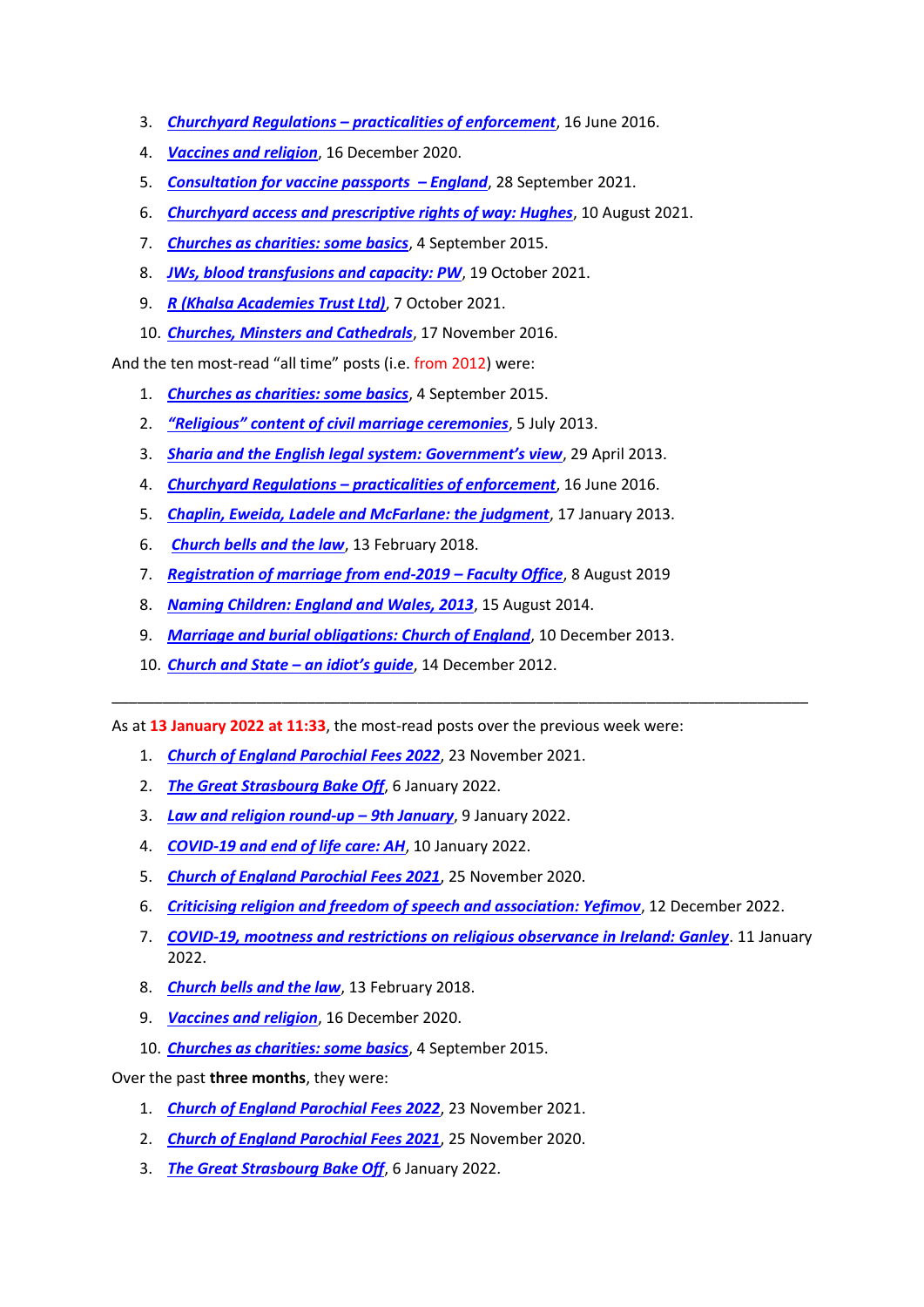- 4. *[JWs, blood transfusions and capacity: PW](https://lawandreligionuk.com/2021/10/19/jehovahs-witnesses-blood-transfusions-and-capacity-pw/)*, 19 October 2021.
- 5. *[Church bells and the law](https://lawandreligionuk.com/2018/02/13/church-bells-and-the-law/)*, 13 February 2018.
- 6. *Churchyard Regulations – [practicalities of enforcement](https://lawandreligionuk.com/2016/06/16/churchyard-regulations-the-practicalities-of-enforcement/)*, 16 June 2016.
- 7. *[Vaccines and religion](https://lawandreligionuk.com/2020/12/16/vaccines-and-religion/)*, 16 December 2020.
- 8. *[Christmas: a subversive legal history](https://lawandreligionuk.com/2021/12/18/christmas-a-subversive-legal-history/)*, 18 December 2020.
- 9. *[Churches as charities: some basics](https://lawandreligionuk.com/2015/09/04/churches-as-charities-some-basics/)*, 4 September 2015.
- 10. *[Church of England Parochial Fees 2020](https://lawandreligionuk.com/2019/11/05/church-of-england-parochial-fees-2020/)*, 5 November 2021.

## Over the past **12 months**:

- 1. *[Church of England Parochial Fees 2021](https://lawandreligionuk.com/2020/11/25/church-of-england-parochial-fees-2021/)*, 25 November 2020.
- 2. *Churchyard Regulations – [practicalities of enforcement](https://lawandreligionuk.com/2016/06/16/churchyard-regulations-the-practicalities-of-enforcement/)*, 16 June 2016.
- 3. *[Vaccines and religion](https://lawandreligionuk.com/2020/12/16/vaccines-and-religion/)*, 16 December 2020.
- 4. *[Church bells and the law](https://lawandreligionuk.com/2018/02/13/church-bells-and-the-law/)*, 13 February 2018.
- 5. *[Churches as charities: some basics](https://lawandreligionuk.com/2015/09/04/churches-as-charities-some-basics/)*, 4 September 2015.
- 6. *[Church of England Parochial Fees 2022](https://lawandreligionuk.com/2021/11/23/church-of-england-parochial-fees-2022/)*, 23 November 2021
- 7. *[Registration of Marriages](https://lawandreligionuk.com/2021/03/18/registration-of-marriages-gro-advice-for-clergy/) – GRO Advice for Clergy*, 18 March 2021
- 8. *[Churches, Minsters and Cathedrals](https://lawandreligionuk.com/2016/11/17/churches-minsters-and-cathedrals-2/)*, 17 November 2016.
- 9. *[Streaming church services: an \(updated\) guide to copyright and religion](https://lawandreligionuk.com/2020/03/17/streaming-church-services-an-updated-guide-to-copyright-and-religion/)*, 17 March 2021.
- 10. *[Church of England Parochial Fees 2020](https://lawandreligionuk.com/2019/11/05/church-of-england-parochial-fees-2020/)*, 5 November 2021.

And the ten most-read "all time" posts (i.e. from 2012) were:

- 1. *[Churches as charities: some basics](https://lawandreligionuk.com/2015/09/04/churches-as-charities-some-basics/)*, 4 September 2015.
- 2. *["Religious" content of civil marriage ceremonies](https://lawandreligionuk.com/2013/07/05/religious-content-of-civil-marriage-ceremonies/)*, 5 July 2013.
- 3. *[Sharia and the English legal system: Government's view](https://lawandreligionuk.com/2013/04/29/sharia-and-the-english-legal-system-the-governments-view/)*, 29 April 2013.
- 4. *Churchyard Regulations – [practicalities of enforcement](https://lawandreligionuk.com/2016/06/16/churchyard-regulations-the-practicalities-of-enforcement/)*, 16 June 2016.
- 5. *[Chaplin, Eweida, Ladele and McFarlane: the judgment](https://lawandreligionuk.com/2013/01/17/chaplin-eweida-ladele-and-mcfarlane-the-judgment/)*, 17 January 2013.
- 6. *[Church bells and the law](https://lawandreligionuk.com/2018/02/13/church-bells-and-the-law/)*, 13 February 2018.
- 7. *[Registration of marriage from end-2019](https://lawandreligionuk.com/2019/08/08/registration-of-marriage-from-2-december-2019-faculty-office/) – Faculty Office*, 8 August 2019
- 8. *[Naming Children: England and Wales, 2013](https://lawandreligionuk.com/2014/08/15/naming-children-england-and-wales-2013/)*, 15 August 2014.
- 9. *[Marriage and burial obligations: Church of England](https://lawandreligionuk.com/2013/12/10/marriage-and-burial-obligations-of-the-church-of-england/)*, 10 December 2013.
- 10. *[Church and State](https://lawandreligionuk.com/2012/12/14/church-and-state-an-idiots-guide/) – an idiot's guide*, 14 December 2012.

As at **31 March 2022 at 13:30/14:10**, the most-read posts over the last week were:

- 1. *[Rustat memorial: judgment](https://lawandreligionuk.com/2022/03/23/rustat-memorial-judgment/)*, 23 March 2022.
- 2. *[Law and religion round-up](https://lawandreligionuk.com/2022/03/27/law-and-religion-round-up-27th-march-2/) – 27th March*, 27 March 2022.
- 3. *[Dunking, Breaking, Moving, \(Re\)Making…: Thoughts on the inherent contests of heritage,](https://lawandreligionuk.com/2022/03/28/dunking-breaking-moving-remaking-thoughts-on-the-inherent-contests-of-heritage-and-on-rustat/)  [and on Rustat](https://lawandreligionuk.com/2022/03/28/dunking-breaking-moving-remaking-thoughts-on-the-inherent-contests-of-heritage-and-on-rustat/)*, 28 March 2022.

\_\_\_\_\_\_\_\_\_\_\_\_\_\_\_\_\_\_\_\_\_\_\_\_\_\_\_\_\_\_\_\_\_\_\_\_\_\_\_\_\_\_\_\_\_\_\_\_\_\_\_\_\_\_\_\_\_\_\_\_\_\_\_\_\_\_\_\_\_\_\_\_\_\_\_\_\_\_\_\_\_\_

4. *[Ecclesiastical Court Judgments, March](https://lawandreligionuk.com/2022/03/31/ecclesiastical-court-judgments-march-3/)*, 31 March 2022